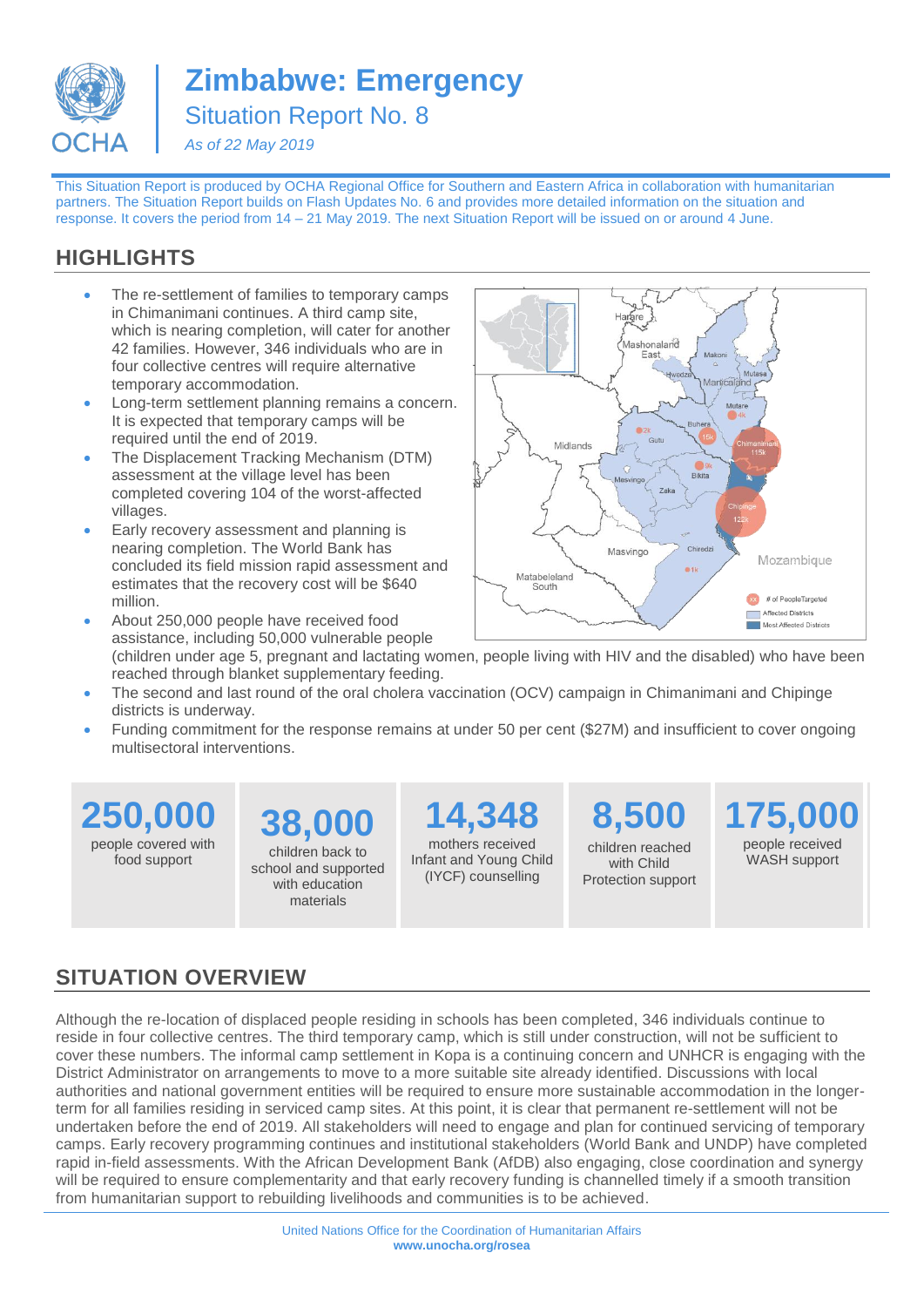### **FUNDING**

The revised Flash Appeal, which calls for US\$294 million (including \$60 million for the Cyclone Idai response), was launched on the 5 April. To date \$27 million has been committed by donors for the Cyclone Idai response. Member States whose contributions are not yet reflected in FTS are encouraged to report as soon as possible [here.](https://fts.unocha.org/content/report-contribution)

### **Contribution to the Flash Appeal and outside by Sector**



### **Contributions to the Flash Appeal and outside by Donor**

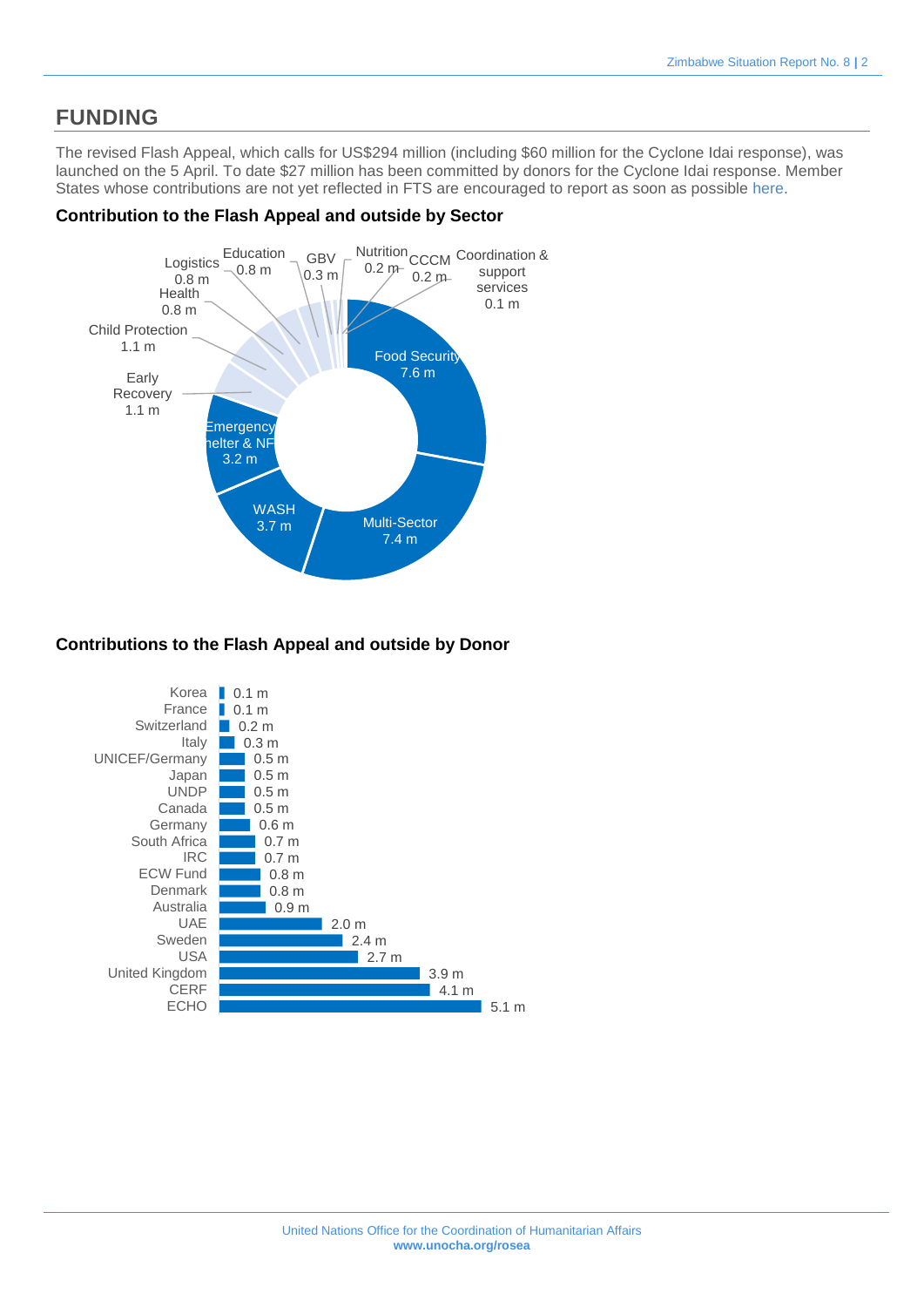## **HUMANITARIAN RESPONSE**

### *i***ti Camp Coordination and Camp Management**

#### **Needs:**

- In Chimanimani, four collective centres remain, which are catering for 346 individuals. Existing temporary camps will not be sufficient to cover this caseload.
- With a considerable number of displaced people residing in host communities and temporary camps, a balanced humanitarian support is required to defuse potential tension within the communities.
- Two temporary camps are now fully occupied and CCCM Cluster partners continue to engage to improve camp conditions through community participation, camp lifecycle, capacity building and boy/girl empowerment.
- Partners are waiting for guidance on permanent re-settlement and especially tentative timeframe. Stakeholders will need to continue camp operational support well beyond June 2019.
- In discussion with a World Bank assessment mission to Arboratum the following was noted: the need to establish a temporary Early Child Development (ECD) centre, mobile health facilities to reduce the distance to health centres and to create more space at child play centres.

#### **Response:**

- The village-level DTM assessment has been completed covering 104 villages in Chimanimani and Chipinge districts. Information with regard to host communities has been recorded and covers host and displaced family intentions in the context of continued hosting and/or return. The assessment details the needs requirement for both displaced and host families.
- Development of Garikai camp is ongoing and expected to be completed and ready for occupation by early June (42 tents are pitched from 83 planned). At Aboretum camp, five cooking stations have been completed and for all camps WASH facilities have been improved.
- Several partners are providing multi-level support to the camp residents. Needs covered include assessment of children's standards of living and safety of orphans residing with relatives, health training and maintenance of health standards for camps.
- Soap, solar lights, kitchen tools, cooking oil, soft drinks and soya chunks has been distributed by local partners.

#### **Gaps:**

- Noting the need to ensure that temporary camps should only be required in the short-term, a clear focus is required to finalize the longer-term planning.
- Immediate planning and programming for camp support and servicing for the period beyond end of June. Camp WASH facilities (toilets) have a limited usage period.
- Sustained and reliable food assistance distribution.

# **Early Recovery**

#### **Needs:**

- Restoration of weather monitoring infrastructure damaged by cyclone.
- Restoration of basic services in shelter, livelihoods, WASH, education, health systems.
- Rehabilitation of critical community infrastructures.
- Livelihoods restoration.
- Road and bridge infrastructure repairs especially primary access routes to Chimanimani.
- A cohesive and coordinated programming approach by all institutional stakeholders.

### **Response:**

- Repairs and rehabilitation of critical school facilities to pave the way for schools opening for the second term.
- UNDP has finalized a socio-economic impacts and needs assessment report.





households voluntarily settled in two temporary camps in Chimanimani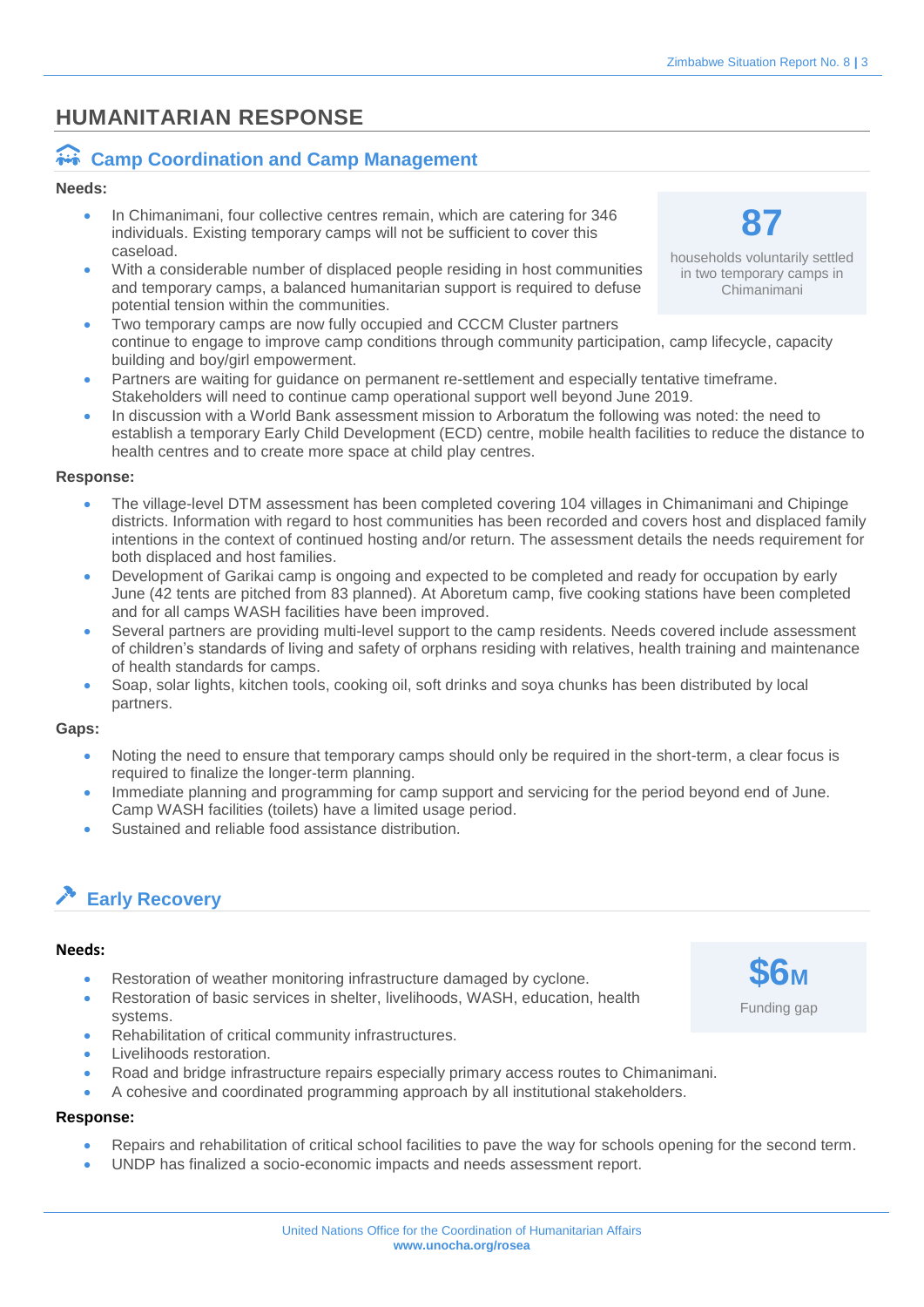- UNDP in collaboration with the Department of Civil Protection (DCP) is consolidating multisectoral assessment reports conducted by various agencies (governmental and non-governmental agencies) to determine post-disaster recovery needs
- SAFIRE conducting environmental damage assessment
- Development of Early Recovery Plan informed by Early Recovery Needs Analysis will be presented to the HCT on 23 May.
- UN Habitat is conducting spatial planning and settlements assessment in order to determine options for risk informed relocation and/or resettlement
- The NGO Practical Action is conducting resource mobilization for agriculture and energy projects targeting most vulnerable groups
- Rehabilitation of water reticulation systems in Chimanimani by ADRA Zimbabwe.
- Rehabilitation of irrigation systems through conditional and unconditional cash transfers by Cafod
- Reconstruction of permanent houses by CRS.
- World Bank experts engaging in-country and coordinating with Early Recovery stakeholders. Briefing given to the international community on field mission findings and the WB engagement process for up to \$75M. Proposal package to be presented for WB Board approval in July.
- Private sector well advanced with assessment in the context of addressing Chimanimani housing needs.

- Coordination and communication between national (strategic) and provincial (operational) levels of the response
- Technical capacities to ensure building back better in infrastructural rehabilitation and reconstruction
- Timing of ER activities vis-a-vis the schools' calendar in terms of following reconstruction standards
- Detailed infrastructure damage to buildings might delay some reconstruction activities as BOQs need to be specified.

### **Education**

#### **Needs:**

- Significant gaps still remain in provision of repairs and reconstruction of damaged classrooms.
- Post disaster assessment some of the issues coming up include monitoring attendance in schools and tracking children who may not be attending school.

**38K** children enrolled and receiving schooling in the first week of Term 2 in

> Chimanimani and Chipinge

### **Response:**

• All schools reported and by end of first week attendance reached good levels (98 per cent for learners and 100 per cent for teachers). Attendance will become a monitoring priority throughout the school term, together with tracking those not attending to understand where they are and what barriers they still face. UNICEF team already started the monitoring process and confirms some positive trends in enrolments. Because the data collected so far was compiled using returns to the respective district education offices, consolidation of the data is a slow and tedious process and efforts are underway to develop an SMSbased system that can be used to collect data more efficiently.

### **Some Enrolment During the First Week of Term 2 (Based on data from DSIs)**

|                                                                                         |                    | <b>ENROLMENT</b> |              |                 |             |              |                    |             |              |
|-----------------------------------------------------------------------------------------|--------------------|------------------|--------------|-----------------|-------------|--------------|--------------------|-------------|--------------|
|                                                                                         | <b>Chimanimani</b> |                  |              | <b>Chipinge</b> |             |              | <b>GRAND TOTAL</b> |             |              |
|                                                                                         | <b>Female</b>      | <b>Male</b>      | <b>Total</b> | Female          | <b>Male</b> | <b>Total</b> | <b>FEMALE</b>      | <b>MALE</b> | <b>TOTAL</b> |
| <b>EDUCATION</b>                                                                        |                    |                  |              |                 |             |              |                    |             |              |
| # of school children in ECD<br>in humanitarian situations<br>accessing formal education | 0                  | 0                | 0            | 103             | 117         | 220          | 103                | 117         | 220          |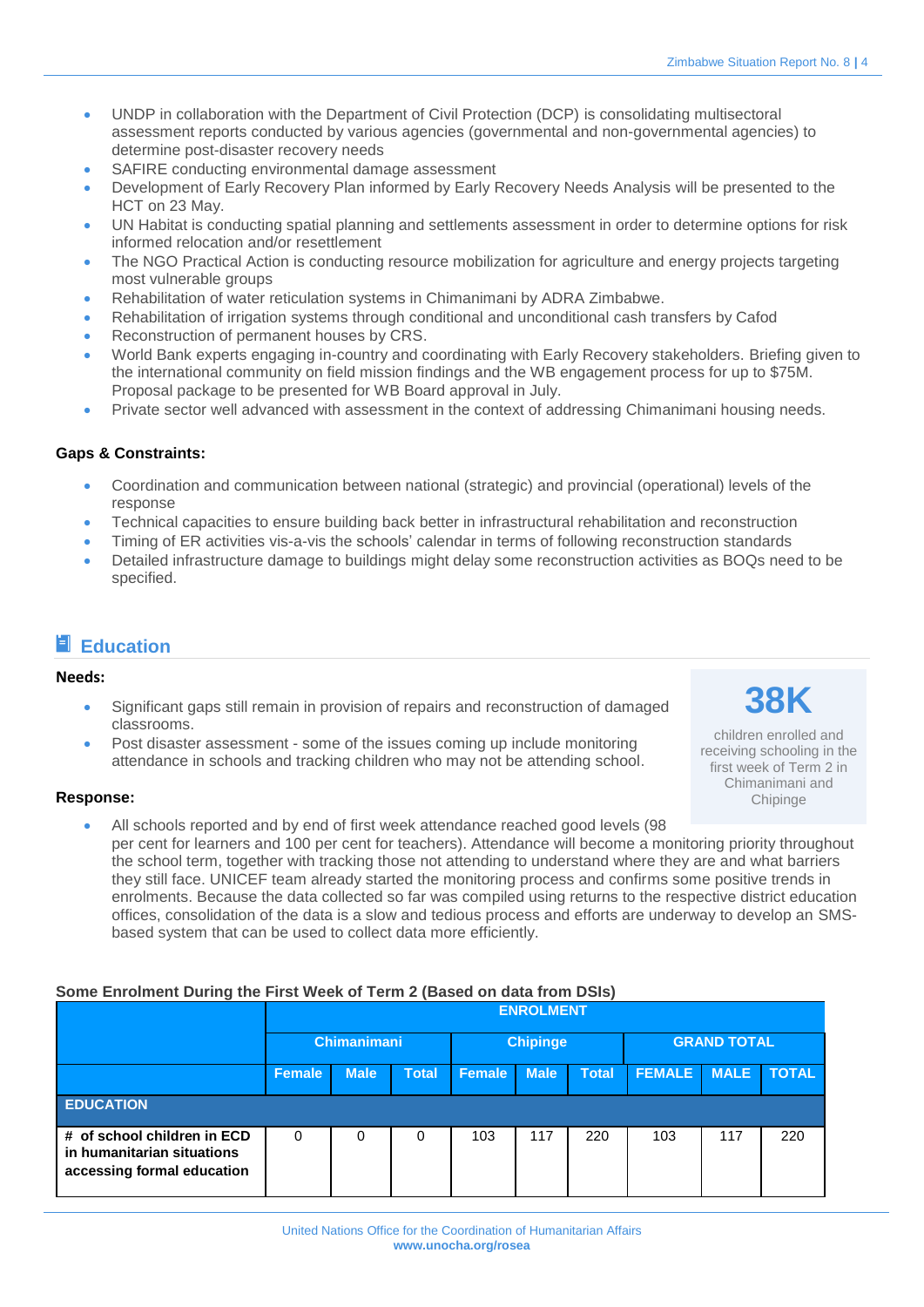| in urban areas (likely age<br>group 3-5yrs)                                                                                                                     |             |          |             |          |                |             |             |             |          |
|-----------------------------------------------------------------------------------------------------------------------------------------------------------------|-------------|----------|-------------|----------|----------------|-------------|-------------|-------------|----------|
| # of school children in<br>primary in humanitarian<br>situations accessing formal<br>education in urban areas<br>(likely age group 6-12yrs)                     | $\Omega$    | $\Omega$ | $\Omega$    | 518      | 518            | 1,036       | 518         | 518         | 1,036    |
| # of school aged lower<br>secondary children in<br>humanitarian situations<br>accessing formal basic<br>education in urban areas<br>(likely age group 13-16yrs) | 330         | 374      | 704         | $\Omega$ | $\Omega$       | $\Omega$    | 330         | 374         | 704      |
| # of children living with<br>disabilities accessing formal<br>basic education in ECD in<br>urban areas                                                          | $\Omega$    | $\Omega$ | $\Omega$    | $\Omega$ | $\Omega$       | $\mathbf 0$ | $\Omega$    | $\Omega$    | 0        |
| # of children living with<br>disabilities accessing formal<br>basic education in primary<br>education in urban areas                                            | $\Omega$    | $\Omega$ | $\Omega$    | 5        | 5              | 10          | 5           | 5           | 10       |
| # of children living with<br>disabilities accessing formal<br>basic education in lower<br>secondary education in<br>urban areas                                 | $\Omega$    | $\Omega$ | $\Omega$    | $\Omega$ | 0              | $\mathbf 0$ | $\Omega$    | $\Omega$    | $\Omega$ |
| # of school children in ECD<br>in humanitarian situations<br>accessing formal basic<br>education in rural areas                                                 | 1,476       | 1,480    | 2,956       | 1,143    | 1,204          | 2,347       | 2,619       | 2,684       | 5,303    |
| # of school a children in<br>primary school in<br>humanitarian situations<br>accessing formal basic<br>education in rural areas                                 | 7,369       | 7,342    | 14,711      | 6,431    | 6,545          | 12,976      | 13,800      | 13,887      | 27,687   |
| # of school children in lower<br>secondary education in<br>humanitarian situations<br>accessing formal basic<br>education in rural areas                        | 784         | 942      | 1,726       | 352      | 398            | 750         | 1,136       | 1,340       | 2,476    |
| # of children living with<br>disabilities accessing formal<br>basic education in ECD in<br>rural areas                                                          | $\Omega$    | $\Omega$ | $\Omega$    | $\Omega$ | $\Omega$       | $\Omega$    | $\Omega$    | $\Omega$    | $\Omega$ |
| # of children living with<br>disabilities accessing formal<br>basic education in primary<br>in rural areas                                                      | 96          | 89       | 185         | 14       | $\overline{2}$ | 16          | 110         | 91          | 201      |
| # of children living with<br>disabilities accessing formal<br>basic education in lower                                                                          | $\mathbf 0$ | $\Omega$ | $\mathbf 0$ | $\Omega$ | $\Omega$       | $\mathbf 0$ | $\mathbf 0$ | $\mathbf 0$ | $\Omega$ |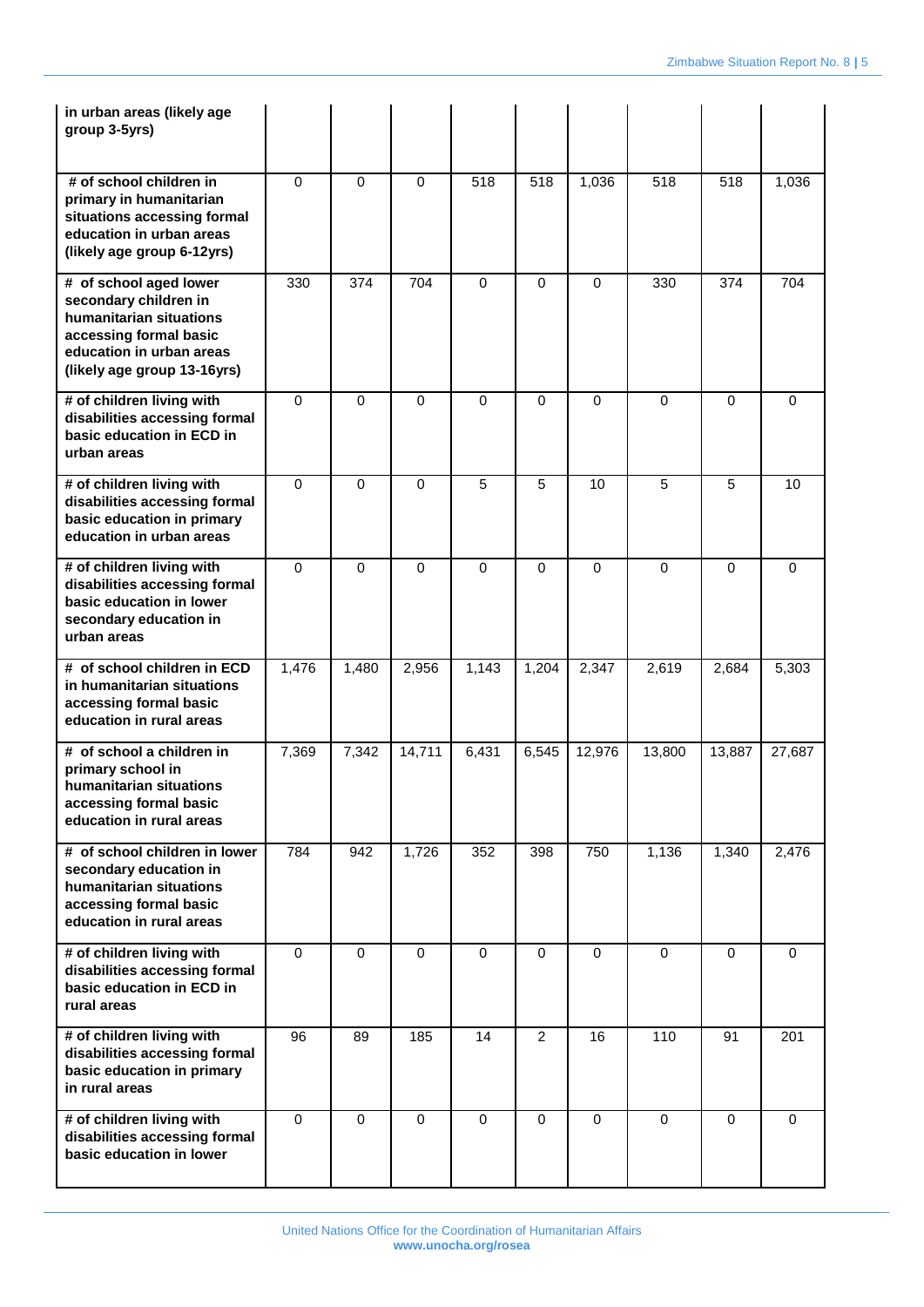| secondary education in rural<br>areas |        |        |        |       |                |        |        |        |
|---------------------------------------|--------|--------|--------|-------|----------------|--------|--------|--------|
| <b>TOTALS</b>                         | 10,055 | 10,227 | 20,282 | 8,566 | 8,789   17,355 | 18,621 | 19,016 | 37,637 |

- Dispatch of education supplies continuing in schools other than those covered in the last two weeks; reaching 11 targeted schools and 6,541 learners in Chipinge. Other materials include 200 white chalk, 100 assorted chalk boxes, 400 assorted markers, 400 manila sheets, 1,000 exercise books, 7 flip charts, 50 newsprint reams, 400 blue pens and 200 red pens.
- Rehabilitation of damaged toilets or construction of new ones ongoing. Excavations and commencement of super structure construction is being undertaken.
- Commitment to early recovery gaining momentum with:
	- Cascaded psychosocial support (PSS) and disaster risk reduction (DRR) to build capacity for a better response –where teachers, inspectors, headmasters, community leaders, students, and more in three school clusters covering 51 schools in Chipinge were trained. Last week, seven district facilitators and eight cluster trainers trained 210 participants. School level training starts this week.
	- Further conducted DRR trainings in 3 schools in Chimanimani

- There is an urgent need for expediting WASH facilities particularly toilets and washing points.
- Coordination remains weak at sub-cluster level. This needs to be addressed to ensure Education activities are well-coordinated within and across clusters and to synchronize the school selection process to avoid duplication thereby ensuring that all schools that need help are reached.
- About 40 schools in the Eastern side of Chimanimani district are in need of training for SDC members on their roles and responsibilities. MoPSE has not been able to do this because of resource constraints.

# **Food Security**

#### **Needs:**

- A total of 160,000 people has been registered under Phase II in Chipinge and Chimanimani by Goal and the Zimbabwe Red Cross Society. An additional 30,000 people in Chimanimani are being registered by World Vision Int. this week.
- Reports from the provincial AGRITEX office in Manicaland indicate approximately 58 per cent (6,670 hectares) of maize area in Chimanimani and 8 per cent (3,882 hectares) in Chipinge were affected by the cyclone. The total area under all crop production that was affected in Chimanimani is estimated at 7,190 hectares, while in Chipinge it is 4,000 hectares for a total of 11,190 hectares in the two districts. According to the Second Round Crop and Livestock Assessment Report in the livestock sector, approximately 300 head of cattle, 514 sheep and goats are estimated to have been lost due the
- cyclone. These reports confirm findings from other assessments undertaken in the cyclone-affected districts. • Definition of the Minimum Expenditure Basket in cyclone affected areas has started. There is a need to also harmonize the amount to be provided for Cash for Work activities.

#### **Response:**

- For the May food distribution cycle, cluster partners have so far reached 60,194 people in Chipinge and Chimanimani out of the 190,000 people targeted.
- FAO is currently working on the rehabilitation of two irrigation schemes in Chimanimani and four schemes in Chipinge to bring them to minimal functional capacity. Additional resources are required to restore the schemes to full operational capacity.
- Partners are currently preparing for the early recovery phase by conducting technical assessments of the community assets to rehabilitate and priority community work to conduct in the affected districts.

#### **Gaps & Constraints**:

• Coordination at district level remains challenging considering the wide range of partners involved in the multisectoral interventions. This being the case the importance of completing the 4W matrix is amplified. This tool will be updated by-weekly to monitor the number of people assisted against needs assessed.

**250K**

people reached with food assistance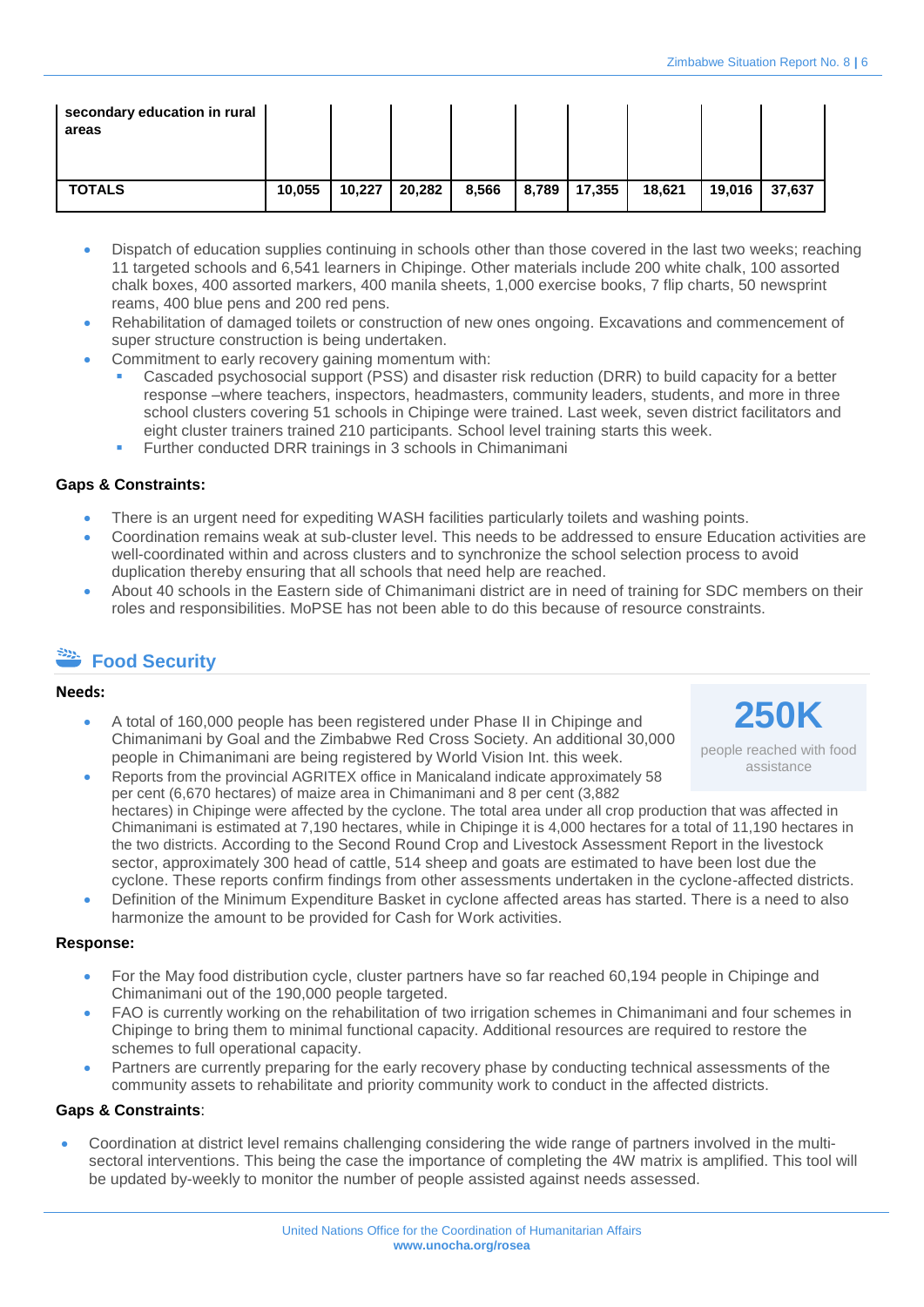• The Cash Working Group is currently updating the Minimum Expenditure Basket (non-food) given the changing economic dynamics since the exercise was conducted last year. The team will use the updated information from the ongoing Annual ZimVAC on expenditures to inform the multi-purpose cash interventions in the cycloneaffected areas as part of the humanitarian and early recovery response.

# **Health**

#### **Needs:**

• While the health facilities in Chipinge and Chimanimani districts have continued to provide critical life-saving emergency health services including non-communicable diseases for the vulnerable people there is need to scale up these interventions and strengthening the building blocks of the health system. as well as to initiate early recovery interventions.



- Following an increase in the number of diarrhoea and malaria cases in several areas in Chimanimani and Chipinge districts there is need to strengthen surveillance and laboratory capacity in the detection of these priority disease conditions.
- Psychosocial and mental health support to humanitarian workers and communities has not been addressed fully and there is a need for inclusion of this component in the recovery plan to help the communities to build back better.

#### **Response:**

• The catch-up campaign for all the Expanded Program on Immunization (EPI) antigens in Chimanimani and Chipinge is ongoing and into day seven. The exercise is led by the Ministry of Health and Child Care with the support from GAVI/ICG, WHO, UNICEF, World Vision Int. and other health partners. The coverage for administration of the three antigens and vitamin A is as detailed below:

| Chipinge |           |       |      |                  |
|----------|-----------|-------|------|------------------|
|          | <b>MR</b> | Vit A | HPV1 | HPV <sub>2</sub> |
| Target   | 52900     | 52900 | 8890 | 25750            |
| Achieved | 31113     | 29590 | 2711 | 12667            |
| Coverage | 58.8      | 55.9  | 30.5 | 49.2             |

| Chimanimani |           |       |                  |                  |
|-------------|-----------|-------|------------------|------------------|
|             | <b>MR</b> | Vit A | HPV <sub>1</sub> | HPV <sub>2</sub> |
| Target      | 20730     | 20730 | 2450             | 8780             |
| Achieved    | 11344     | 5997  | 796              | 4315             |
| Coverage    | 54.7      | 28.9  | 32.5             | 49.1             |

- The last round of Oral Cholera Vaccination (OCV) campaign in Chimanimani and Chipinge districts is scheduled to commence on 27 May and end on 3 June 2019.
- To strengthen coordination, Health Cluster meetings were held in Mutare and Chipinge districts.
- The Health Systems Early Recovery Plan for Chimanimani and Chipinge was shared with World Bank in a meeting convened for all sectors in Mutare 17 May last.
- Pregnant women continue to be supported in health facilities and Maternity Waiting homes.
- 386 pregnant women were seen in the facilities with 22 institutional deliveries reported this week.
- UNFPA distributed 2,500 kits, 60 midwifery kits, 1,000 family kits, 1,000 mama kits and various other kits (with equipment and medicine) in Chimanimani and Chipinge.

#### **Gaps & Constraints:**

- A serious gap remains for cold chain equipment for vaccine storage in the health facilities in Chimanimani district. The situation is exacerbated by power outage and generator capacity.
- Access to chronic medicines is still a major challenge in the facilities in Chipinge and Chimanimani. Stock-have been completely depleted or at critical levels in most health facilities.
- Health Resources and Availability Monitoring System (HeRAMS) Assessment that was conducted by the Ministry of Health and Child Care (MOHCC) with support from the health partners revealed that the health facilities infrastructure in most facilities particularly in Chimanimani require renovations and this is one of the key activities planned for the recovery phase.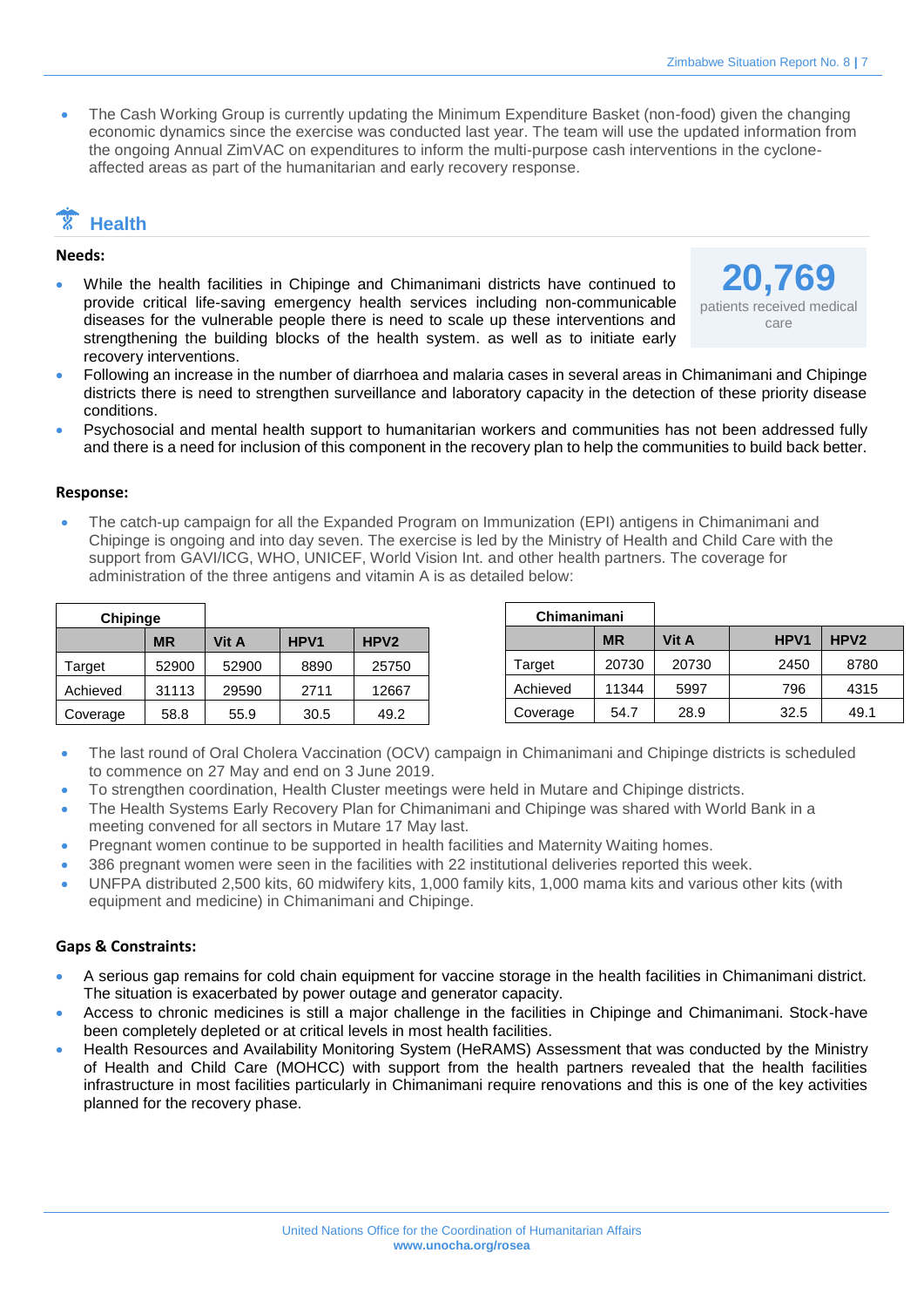## **Nutrition**

#### **Needs:**

• The Nutrition Cluster is planning to expand its response to include both flood- and drought-affected districts in Manicaland and Masvingo province covering Chimanimani, Chipinge, Mutare Rural, Gutu, Buhera, Nyanga, Bikita and Makoni districts. The expanded nutrition response will target/monitor approximately 2,430,100 people including 413,118 children and 194,408 pregnant and lactating women (PLW). The response aims to treat 13,157 children with acute malnutrition and reaching 136,086 PLW with infant and young child feeding support and other prevention activities as 70 per cent of the total nutrition burden. The cluster will continue to focus on scale-up and improving the quality of nutrition interventions in the most affected districts of Chimanimani and Chipinge. **14,348**  mothers reached with Infant and Young Child (IYCF) counselling

#### **Response:**

- The integration of screening of acute malnutrition with the EPI catch-up campaign is ensuring comprehensive coverage in the both Chipinge and Chimanimani districts. During the reporting period, a total of 17,000 children under age 5 (27 per cent of the total population) were screened with 31 severe acute malnutrition (SAM) and 78 moderate acute magnetron (MAM) cases identified and referred for treatment. This brings the total number of cases since start of the response to 140 SAM and 268 MAM. Though the number of SAM/MAM cases identified marginally increased compared to previous weeks clinic referrals are below the expected caseload. This clearly indicates the nutritional status of the targeted population is under control and well below the emergency threshold.
- The outcome performance of the Outpatient Therapeutic Programme (OTP) is within the SPHERE standards. Approximately 25 patients have been discharged cured (82 per cent) and 9 defaulting (18 per cent). With improved training of health workers, better reporting and more engagement with the VHW to reduce the defaulting rates OTP performance is expected to improve.
- Promotion of appropriate infant and young child feeding (IYCF) and care practices is ongoing with the support of nutrition partners ADRA, GOAL, Save the Children, NAZ and World Vision Int. The IYCF integration with EPI was completed during the EPI catch-up campaigns and is now embedded in health facilities.
- During the reporting period, a total of 9,736 caregivers (45 per cent of total caregivers targeted) were reached for the purpose of counselling services and appropriate messaging.
- Prevention of micronutrient deficiencies is ongoing with both the vitamin A supplement (VAS) and distribution of multi-micronutrient powders (MNPs). The VAS is integrated into the routine EPI; during the catch-up campaign, 11,543 children received support.
- The micronutrient supplementation of Vitamin A has reached 8,749 children under age 5 (15 per cent of the target) and Multi-micronutrients powders (MNPs) has reached 14,008 children (25 per cent of the target).
- Approximately 50 per cent of the targeted children have received VAS in both Chimanimani and Chipinge since the start of the response. The MNPs distribution was distributed to 9,564 new households with children under age 5. Currently, 60 per cent of households with children under age 5 are receiving MNPs on a weekly/monthly basis.
- GOAL supported by WFP is targeting 23,400 children under age 5, 9,958 pregnant and lactating women in Chipinge district with CBS (Corn Soy Blend) blanket distribution.
- ADRA, World Vision and Save the Children are planning to reach over 10,000 children under age 5 in Chimanimani district with blanket supplementary feeding (BSFP) in the period May to June.
- The monitoring of breastmilk substitutes (BMS) and awareness creation on the dangers of BMS is ongoing, currently with a focus at the national level.
- Nutrition coordination meetings held on a weekly basis at the National, Provincial and District levels.

#### **Gaps & Constraints:**

- Poor coverage of the blanket supplementary programme (BSFP) especially in Chimanimani district may affect the continuum of care for children discharged from the OTP programme and may relapse to SAM/MAM with increased mortality risk.
- Lack of adequate nutrition specific health workers in Chipinge district is affecting the overall quality of the nutrition intervention and poor reporting of indicators.
- Lack of adequate funds to scale-up the response especially for capacity building.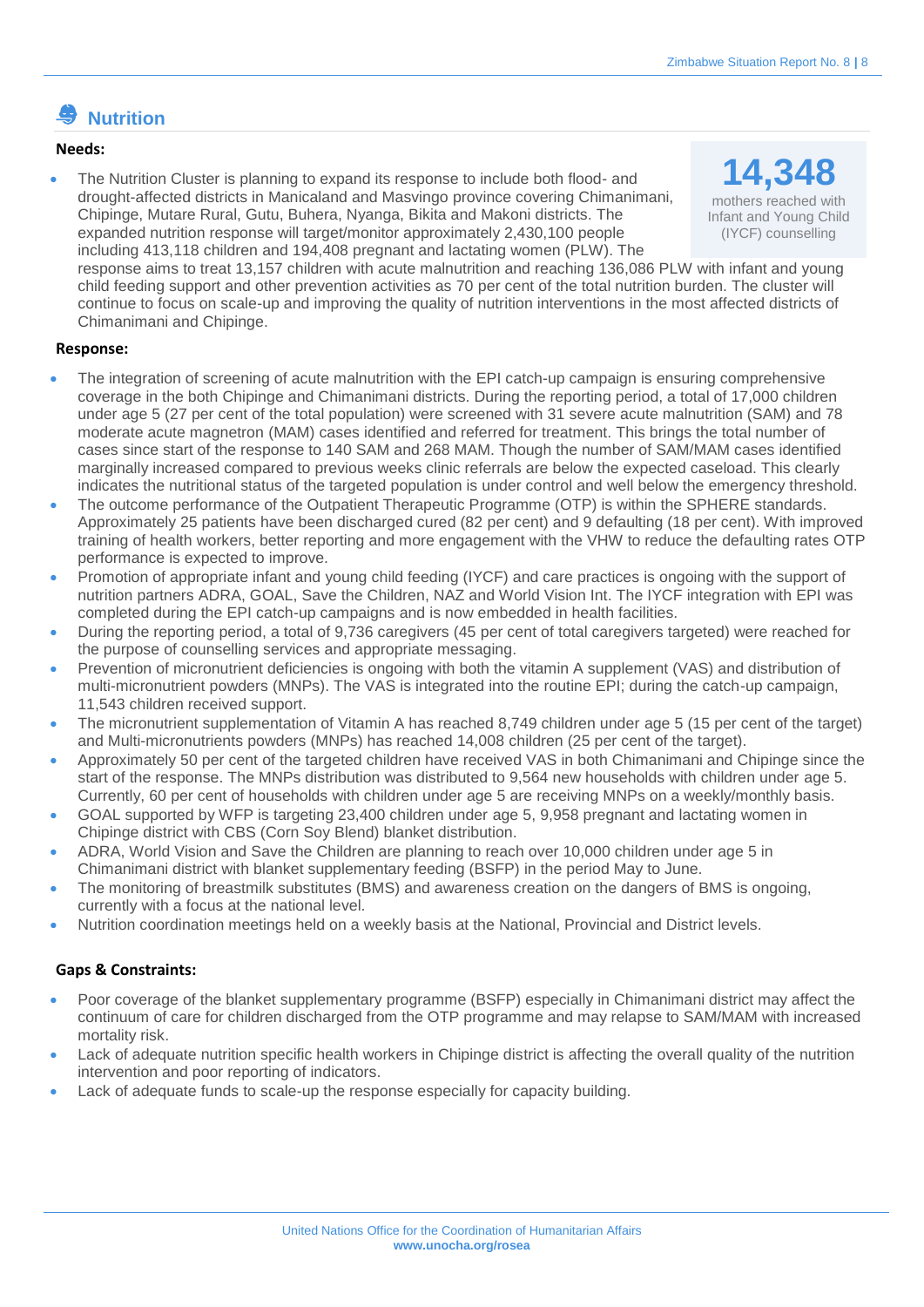## **Protection (child protection, GBV, mental health)**

### **Needs:**

- The process of relocation to temporary tented camps potentially leads to increased protection concerns. Lack of information on long-term rehabilitation plans, harsh conditions and limited services available at the place of relocation creates anxiety. The lack of transparency on the future plans and the fear of losing property negatively affects the communities. This atmosphere increases the incidence of domestic violence especially in camp-like living conditions.
- With the number of actors dealing with protection, child protection and SGV increasing, better coordination at the field level for data collection and consolidation, information management and quality of service delivery remains to be a need and challenge.
- Protection mainstreaming across sectors (with a specific focus on NFI/ Shelter/ CCCM, WASH and Food Security) through technical support and half-day training on the IASC guidelines and checklist. In particular in relation to relocation and the transition to the recovery phase.
- The Child Protection sub-sector has documented cases of children displaced from Chimanimani to Chipinge and Buhera where they face new protection risks that need to be assessed and addressed.
- The situation of children placed with relatives or foster families is fragile. With the resources of foster families being exhausted, they are at risk of being abandoned. There is a comprehensive system to monitor their situation and respond their needs, including providing support to and educating foster families.
- High-level interventions are needed as to the continued presence of the armed forces. Tough reduced, at school facilities in Chimanimani there are reports of involvement in humanitarian response.
- "Local" humanitarian aid workers need PSS support at the provincial- and district-levels programmes needs to be harmonized.
- With recent re-opening of schools, it is essential to reach out to the youth at schools and colleges to inform them in regard to mental health literacy, trauma care and also in protection against sexual exploitation and abuse (PSEA). There is need for general orientation on PSEA with stakeholders including government officials.
- The psychosocial response to all affected persons including children and parents needs improved internal coordination within the psychosocial working group at field level and with other sectors in coordination with the Health and Education Clusters to ensure our interventions respect the standard, quality service delivery and avoid overlapping.

#### **Response:**

- During this reporting period, the focus has been to manage the relocation from school sites and other locations to the serviced tented camps and, especially, to address the many concerns expressed by those being moved. The Protection Cluster, together with other partners, advised CARE International (IOM's CCCM partner) on a number of measures to ensure safety and security and well-being of the camp residents and also organized NFI distributions and other measures to ensure the well-being of residents**.**
- The Child Protection Sub-Cluster has increased its capacity to respond to the need of Idai-affected children including the expansion of partner intervention in other districts that up to now had very limited Child Protection coverage. In addition to existing members (Regional Psychosocial Support Initiative (REPPSI), Childline, World Education, JF Kapnek, Africaid, Child Protection Society and Save the Children and Higher Life Foundation), the Child Protection Sub-Cluster now includes MSF Belgium and Plan International. This additional capacity will improve the provision of Psychosocial Support to affected people in Chimanimani and Chipinge.
- The Child Protection Sub-Cluster has also conducted field visits in Chipinge and Buhera to assess on Child Protection partners' field presence, coverage of intervention and gaps. In these two locations, the team has provided support and guidance to child protection stakeholders for the upcoming update on Child Protection needs assessment as well as for other sectors on child protection mainstreaming within their respective sectors.
- To date, the Child Protection Sub-Cluster has reached a total of 8,518 children (3,880 boys and 4,638 girls), of those 7,922 children (3,593 boys and 4,328 girls) were in Chimanimani and 596 children (287 boys and 309 girls) in Chipinge.
- Psychosocial activities have benefited a total of 6,503 children(3,097 boys and 3,406 girls) in four childfriendly spaces in Chimanimani Secondary & Chimanimani Primary School in Ngangu, Rusitu in Koppa and Tongogara refugee Camp in Chipinge. During the reporting period, a total of 157 children (61 males and 96 females) were reached with PSS services including both individual & group therapy as well as play therapy. To improve quality on services in the Child Friendly spaces, Save the Children supported by Red Cross has

**>8,500** 

children reached by the Child Protection partners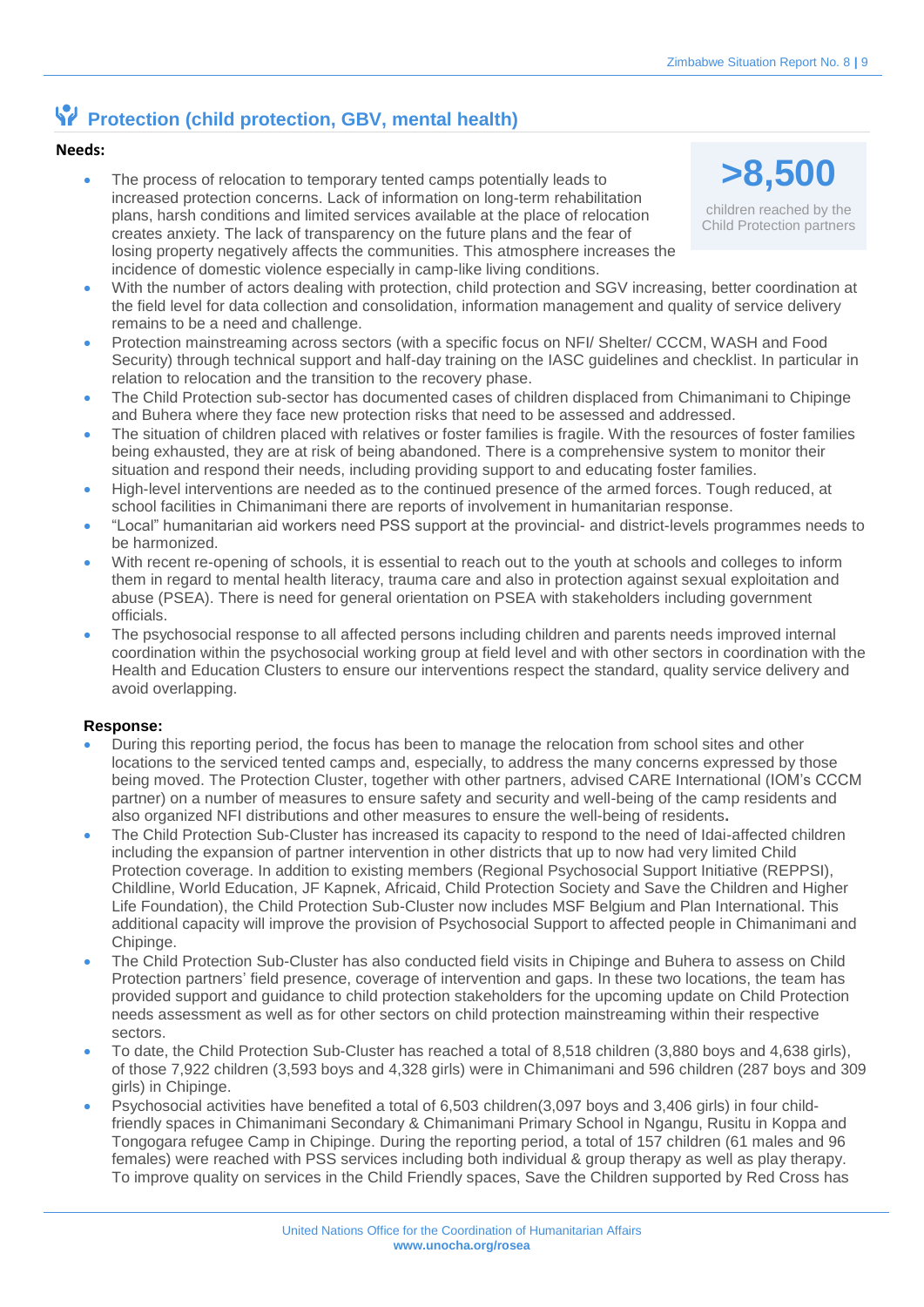conducted training for 16 (8 male and 8 female) community care workers on First Aid in Chipinge and Chimanimani.

- A total of 531 (292 boys and 249 girls) unaccompanied and separated children have been identified and documented. Among them, 492 children (259 boys and 233 girls) have been placed with extended families while 49 (33 boys and 16 girls) are in alternative care arrangements.
- During the reporting period Child line and World Educational International identified 16 (9 males and 7 females) new cases of separated and unaccompanied children in Koppa. CPS continued follow up visits for 63 children (31girls,3boys) who are in kinship care in Chimanimani to ensure they are coping well within the foster families and referred them for education support by Higher Life Foundation.
- The relatives of one male child aged 9 from Ngangu were traced in Birchnough and Rusitu but the child is still reluctant to move and remains in the foster family where social workers will continue to work with him to prepare the reunification.
- As the response moves towards early recovery interventions where community is expected to play a critical role, community awareness activities need to be intensified to reach the maximum of community members especially community and religious leaders. To date, 17,048 individuals (4,754 boys, 6,182 girls, 1,811 men and 4,301 women) in Chimanimani (Kwirire, Mutsvangwa and Nyamatanda camp) and Chipinge have been reached. The content of the delivered package includes child safeguarding, CPiE including GBV and Child monitoring.
- Child Protection Society & Childline conducted positive parenting session for caregivers at Nyamatanda camp, Ngangu and Chipinge on safe parenting skills during emergencies including child rights, trauma management and communication with children. To date, these sessions have benefited to a total of 4,088 parents and care givers (1,496 male and 2,592 female). During the reporting period, Child line and Africaid conducted positive parenting sessions with care givers including parents of children living with HIV on child rights and conflict resolution. In addition, follow up visit was conducted for 44 parents (13 female and 31 females) on parenting support through case conferencing and counselling.
- To date, 340 disabled children (180 boys and 160 girls) have been identified and provided psychosocial and medical support including casting severely injured children or at risk of permanent disability. JF Kapnek Trust conducted fa ollow up visit for 11 children (5 boys and 6 girls) with disabilities including those who were injured at risk of developing disabilities. A total of 21 new cases (13 boys and 8 girls) were identified during the community awareness sessions. In addition, JF-Kapnek rehabilitation staff provided rehabilitation services (exercises, disability assessment and X-ray) to two boys at Mutambara.
- GBV partners with technical and financial support from UNFPA continued to provide mitigation, prevention and response to GBV, including PSEA sensitization, in Chimanimani and Chipinge.
- A total of 802 individuals (112 male and 521 female in Chimanimani, 29 male and 140 female in Chipinge) received psychosocial support from mobile clinics and safe spaces run by Musasa in Ngangu and Chipinge and IRC in Kopa. A total of 2,790 individuals have been reached since beginning of response.
- As part of the GBV mitigation efforts, a total of 180 most vulnerable women and girls (96 Chimanimani and 84 Chipinge) received dignity kits through the established safe spaces and community outreach in Chimanimani and Chipinge, in partnership with Musasa, IRC and FACT. Since the beginning if response, 2,176 women and girls have been reached. In addition, 442 women received information on safe space services in focus group discussions lead by IRC in Kopa. Discussions regarding the risks faced by women and girls during natural disasters were held including ways to enhance the protection environment and complaints system.
- A total of 70 complaints (32 female and 17 male in Chimanimani and 13 male and 8 female in Chipinge) on GBV and PSEA were received through the safe spaces (bringing the total of received complaints since beginning of response to 131).
- As part of the community outreach for sexual and reproductive health and rights (SRHR), 769 individuals (354 males and 435 females) were reached on GBV by community volunteers, 8 GBV survivors (6 males and 2 females) referred for services, while 200 individuals (71 males and 129 females) (excluding GBV survivors) were referred for other SRHR services. Total number of Community members reached with SRHR outreach and referrals since beginning of response is 3,545, while total GBV cases referred is 31, total 935 individuals referred to other SRHR services.
- Through partnership with African University leading the Manicaland mental health and PSS response team, 46 humanitarian and relief workers (27 female and 19 male) were provided with PSS and sensitized on PSEA in Chimanimani, Chipinge and Mutare, including CPU committees' members, mental health nurses and Red Cross volunteers from various professionals such as teachers, soldiers, social work from Mutare district. (Total reach since beginning of response 272 Humanitarian and relief workers).
- 10,000 PSEA IEC handouts (pocket guides) for both humanitarian aid workers and communities, in English and vernacular, have been produced by UNFPA and distributed to GBV sub-cluster partners for dissemination during PSEA interventions
- The GBV sub-cluster, in coordination with the Protection cluster and Child protection sub-cluster, has engaged CCCM and Shelter clusters in preliminary discussions on the criticality of incorporating Protection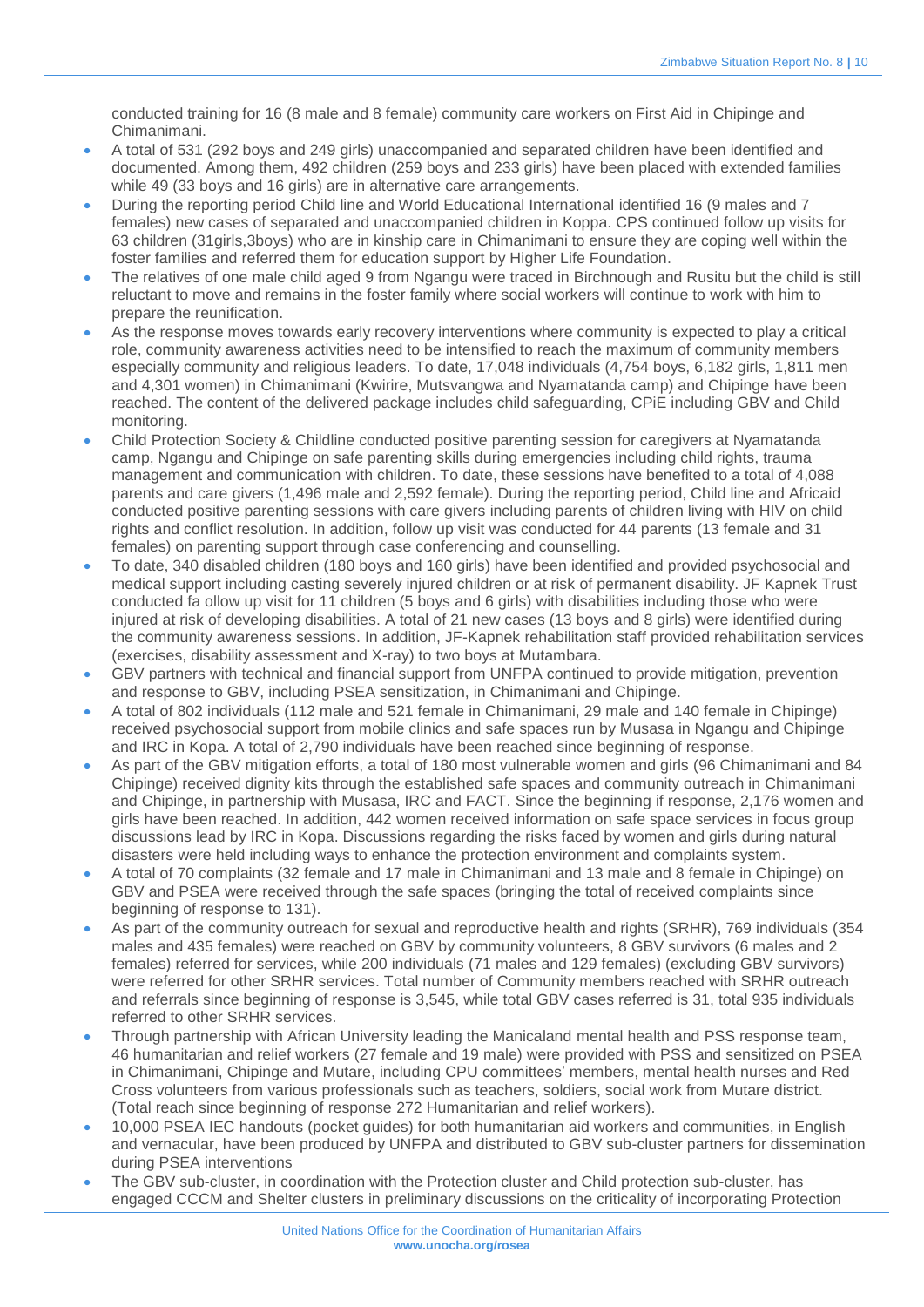into camp management and relocation plan. The Team has developed a protection checklist (IASC GBV and CP guidelines) as a basis for technical support to cluster teams.

• Discussion on PSS response with Health and Education clusters was undertaken. Outcomes will be shortly reported.

#### **Gaps & Constraints:**

- In addressing the relocation of displaced families, the Government's mid to long-term plan on housing and return solutions needs to be clarified to give the necessary assurances to both the displaced and affected communities. This is a pre-requisite to taking informed decisions as to more permanent settlement solutions.
- The ongoing Child Protection interventions are based on the need assessment conducted at the beginning of the response and need to be reviewed and adjusted to the new context to ensure children in formally inaccessible affected districts receive appropriate support and new needs including early recovery are addressed
- Ongoing discussion with Health, Education and GBV clusters will allow development of a harmonized PSS package aligned with national and international standards to improve quality services for affected children. Government line Ministries including Heath and Social Welfare will need to be included in the process for national ownership.
- Confidentiality issues are not adequately addressed by the partners when collecting confidential data on GBV and HIV. Hence the need to provide training on information sharing protocol and informed consent prior to registration process.
- The inclusion of specific needs considerations including disability and other child protection concerns to be systematically integrated in the planning and implementation of other humanitarian sector interventions including, food distribution, WASH, health, nutrition and shelter
- The application of a GBV survivor-centred approach, such as confidentiality, privacy issues are not adequately addressed by some partners when collecting confidential data on GBV and HIV. Hence the need to provide training on information sharing protocol and informed consent prior to registration process.
- Access to SRHR services for affected populations, including menstrual health stress-related conditions seems constrained for those residing far from district health facilities.
- Systematic data desegregation by age and sex to be improved needs assessment, targeting and reporting
- Limited attention by clusters at provincial and district level on mainstreaming of protection (GBV prevention, CP, etc) into Shelter and WASH sectors during relocation and recovery phase and Education sector in view of schools reopening.

## **Shelter & NFI**

#### **Needs:**

- Majority of displaced families continue to reside with relatives and community members (host families). Some are returning to their original homesteads without adequate shelter support. Cluster partners are encouraged to explore the feasibility of providing support to those vulnerable populations.
- **27K**

HHs reached with NFIs

• There is a need for partners to provide additional winterization items (warm blankets, clothes, mats etc.) as winter temperatures set in.

#### **Response:**

- In collaboration with the District Administrator and to avoid duplication, shelter partners have been assigned specific wards to finalize village assessments.
- The Cluster seeks to ensure that partners respond to other districts which have not yet been assisted, including in certain parts of Chipinge.
- Assessments is carried out by cluster members to triangulate and verify reported levels of damage and destroyed houses in priority wards.
- Post-distribution monitoring training has been conducted by IOM for partners and local authorities in Chipinge.
- Cluster members have reached almost 27,000 households with non-food items in affected areas.
- Cluster partners have reached over 2,300 households (11,000 individuals) with shelter support in affected areas, and planned to reach additional 7,000 households with shelter support
- Private sector actors have committed to building 500 new homes and repairing 5,000 others in Chimanimani. Close coordination among the Government, private sectors and Shelter Cluster partners on relocation plan are essential.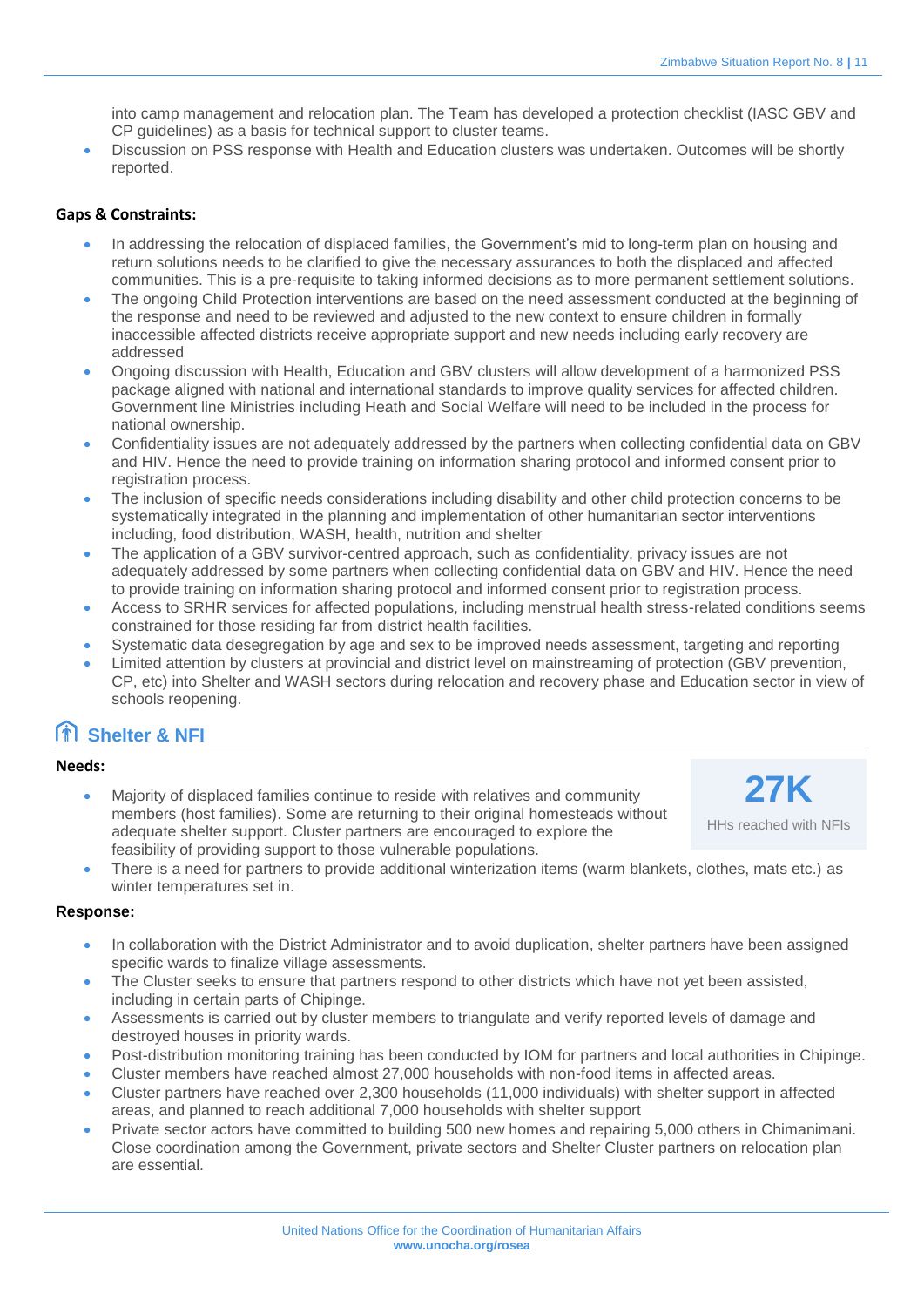- In order to elaborate the strategy, local authorities have to share the map of prohibited area for reconstruction.
- Policies and plans related to relocation and reconstruction are needed in order to enable Cluster partners to prioritize and target shelter assistance effectively.
- Close linkages between private sectors and cluster members on shelter standards and verification criteria need to be established.
- 'Quality not quantity' approach emerging fewer organizations are active due to funding constraints or shifting to the early recovery phase, but those active are doing important work.
- Concerns about potential adverse consequences of large-scale 'model village' on local communities: differences in quality/cost of partners' shelter interventions; HLP issues; forced relocation; social cohesion risks etc.
- For many IDPs who have been able to seek shelter with relatives and community members, there is a risk that hosting arrangements will add significant stress to hosting households. Cluster partners are encouraged to explore the feasibility of providing support to host communities and consider the provision of rental support.
- Updated hazard mapping and environmental risk assessments will be required to ensure that any rebuilding efforts – spontaneous or organized – will be safe and sustainable.

# **Water, Sanitation and Hygiene**

#### **Needs:**

The assessment report for Manicaland has been shared and gaps in water and sanitation infrastructure development/rehabilitation have been outlined. This will be a basis for updating the early recovery matrix.

**175K** people provided with

WASH support

- The Environmental Health Office/MoHCC in Chimanimani recommended that temporary latrines in schools should be decommissioned by 30 June 2019, in the interest of prevention of disease outbreaks. This date needs to be revised to allow for construction of permanent latrines
- WHO/Health Cluster continued to flag the persistent and raising diarrhoea cases in Chimanimani
- There is need for sustained hygiene promotion to beneficiaries affected by the cyclone in order to address of diarrhoeal diseases.
- Substantial WASH support to Kopa informal camp is pending identification of new site for the camp residents by Chimanimani District Administration.

#### **Response:**

- Water trucking in Chimanimani stopped on 10 May 2019, safe water is now provided from rehabilitated and new water sources.
- Hygiene promotion is taking place in schools with temporary latrines
- WASH agencies continue to address the WASH needs in the diarrhoea affected wards in Chimanimani through hygiene promotion and promotion of chlorination of water
- In Chipinge, DDF, GOAL Africa Ahead, ACF, Christian Aid Oxfam are rehabilitating boreholes and springs, constructing new water points as well as new family latrines. They are also training community level mechanics to ensure proper maintenance of the water sources.
- In Chipinge, temporary latrines will be constructed in 10 affected schools. Hygiene kits will be distributed in affected schools.
- Water quality surveillance continues in Chipinge and Chimanimani in order to inform hygiene promotion and promotion of the safe water chain.

| # of people receiving Hygiene kits (family kit or female dignity kit) | 59,503     |
|-----------------------------------------------------------------------|------------|
| # of people receiving WASH NFI kits*                                  | 94,460     |
| # of people receiving sanitation and hygiene messages                 | 114,395    |
| # of people with access to appropriate sanitation                     | 22,316     |
| # of people with access to safe & sufficient quantity of water        | 97,364     |
| Number of People Reached **                                           |            |
| (Sum of max of number of ppl reached among indicators in each Ward)   | $174.533+$ |